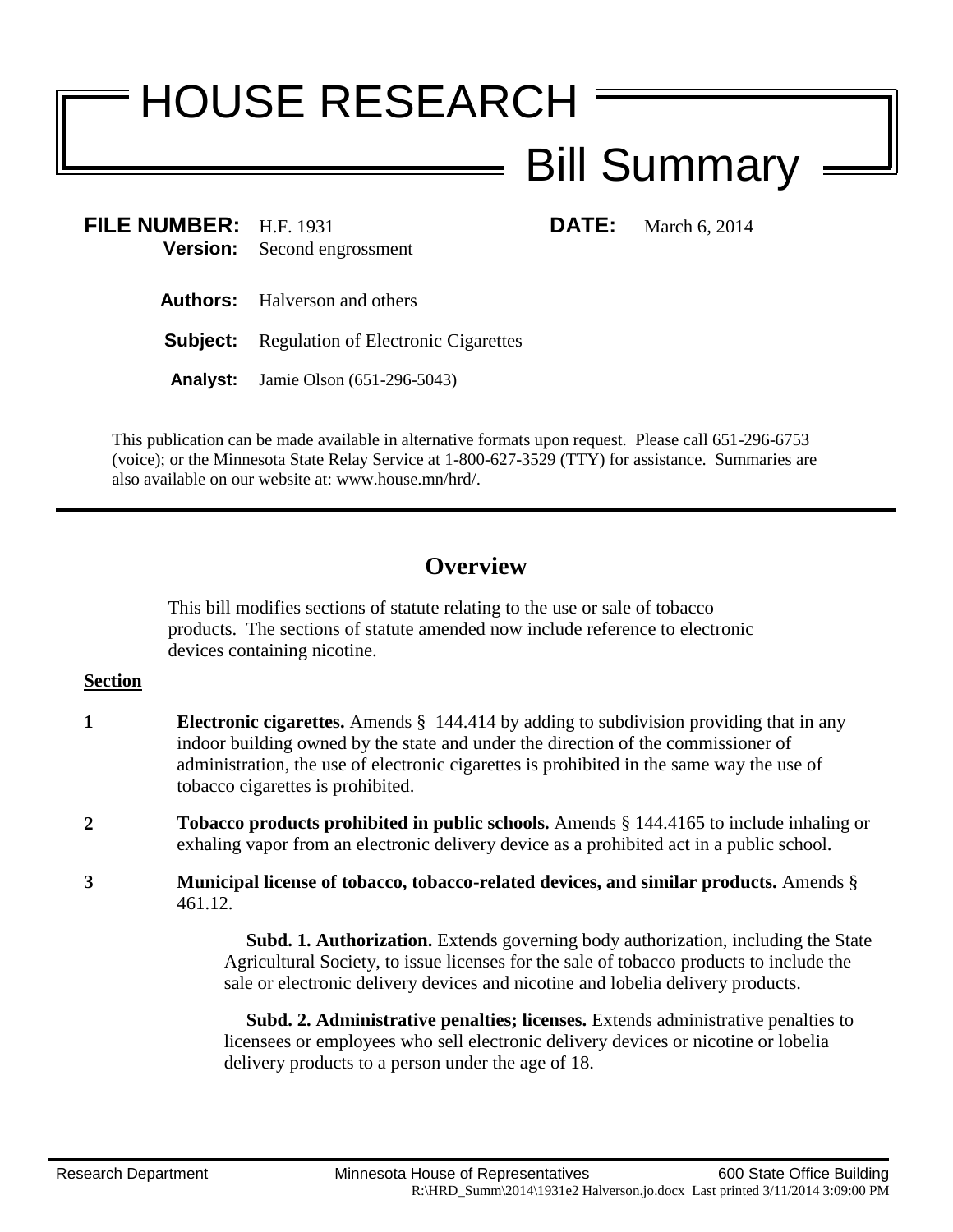**Subd. 3. Administrative penalty; individuals.** Extends administrative penalties to individuals who sell electronic delivery devices or nicotine or lobelia delivery products to a person under the age of 18.

 **Subd. 4. Minors.** Extends licensing authority's requirement to consult with interested parties on alternative penalties for minors for a minor's purchase of electronic delivery devices, or nicotine or lobelia delivery products.

 **Subd. 5. Compliance checks.** Extends licensing authorities duty to conduct unannounced compliance checks to locations that sell tobacco-related devices, electronic delivery devices, or nicotine or lobelia delivery products.

 **Subd. 6. Defense.** Extends affirmative defense to sale of electronic delivery devices, or nicotine or lobelia delivery products.

**Subd. 7. Judicial review.** Makes no changes.

**Subd. 8. Notice to commissioner.** Makes no changes.

**4 Ban on self-service sale of packs; exceptions.** Amends § 461.18.

 **Subd. 1. Except in adult-only facilities.** Requires that no person offer electronic delivery devices or nicotine or lobelia delivery products for sale in an open display accessible to the public. Provides for an exception for facilities which derive at least 90 percent of their revenue from tobacco and tobacco-related products where retailers ensure no person under 18 years old is allowed to enter.

 **Subd. 2. Vending machine sales prohibited.** Extends prohibition of vending machine sales to include electronic delivery devices, or nicotine or lobelia delivery products. The already existing exception for facilities that cannot be entered by persons younger than 18 years of age still applies.

**Subd. 3. Federal regulations for cartons, multipacks.** Makes no changes.

**5 Effect on local ordinance; notice.** Amends § 461.19 to include sales of tobacco-related devices, electronic delivery devices, and nicotine and lobelia products. This section already provided that sections 461.12 to 461.18 will not preempt a local ordinance providing to more restrictive regulation.

**6 Sale of tobacco to children.** Amends § 609.685.

 **Subd. 1. Definitions.** (a) Expands definition of "tobacco" by inserting "including but not limited to" prior to the list of examples of tobacco.

(b) Expands definition of "tobacco-related devices" to include devices intentionally designed or intended to be used in a way that enables chewing, sniffing, smoking, or inhalation of tobacco products, and components of devices which may be separately marketed or sold.